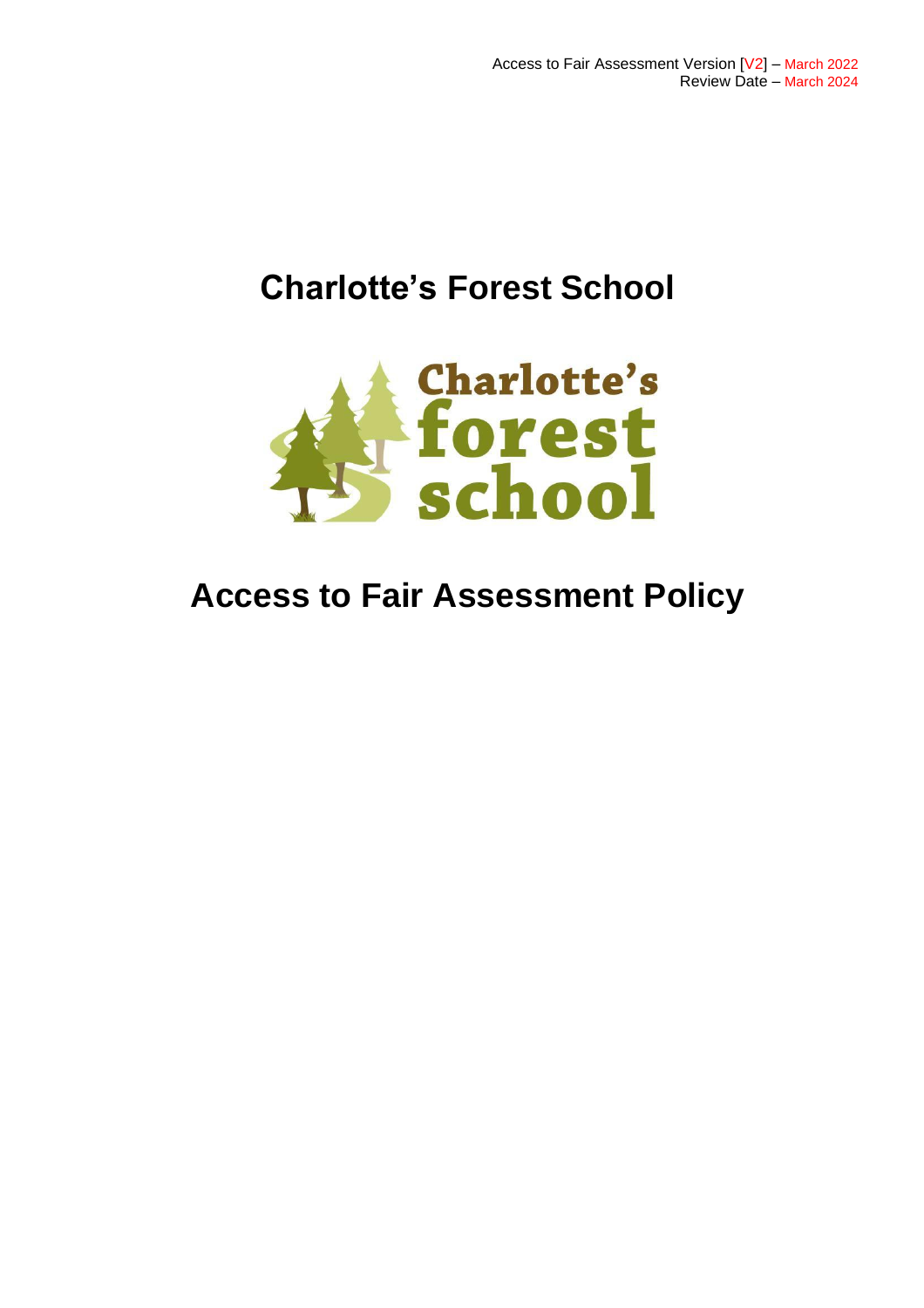# **Access to Fair Assessment**

## **1. Introduction**:

1.1 Charlotte's Forest School fair assessment policy describes access arrangements for candidates on ITC First qualifications

### **2. Charlotte's Forest School Policy on Qualification Assessments is to**:

- 2.1 Ensure fair access and equality of opportunity whilst preserving the integrity of the qualification.
- 2.2 Ensure there are no obstacles to achievement.
- 2.3 Provide on-going support to candidates, including those with particular requirements and those requiring special considerations.
- 2.4 Take into account current legislation with regards to the equality and equal opportunity.

### **3. Access to Fair Assessment:**

- 3.1 Charlotte's Forest School trainers and assessors will:
	- a) Be conversant with and abide by the ITC awarding body fair assessment and special considerations policy's as documented in policy document P8 Section 4.
	- b) Create assessment activities with regard to the equality and diversity of learners.
	- c) Ensure that assessment activities are flexible to meet the needs of all candidates without creating undue advantage.
	- d) Use plain language, free of jargon and appropriate pace relevant to the candidates.
	- e) Request pre-notification of any candidate's special considerations so that appropriate training and assessments can be planned.
	- f) Complete Special Considerations form C4 Access to Special Considerations for available from ITC where there is pre notification of needs.
	- g) Complete Special Considerations Form Unforeseen Circumstances P7 where there is no pre notification of considerations.
	- h) Ensure reasonable adjustments to assessments are made without any undue advantage gained by the candidate and hindrance to others.
	- i) Clearly explain the learning outcomes and assessment criteria.
	- j) Maintain regular dialogue with the candidates as to how they are progressing throughout their assessments.
	- k) Provide Charlotte's Forest School and ultimately the awarding body, ITC First, with the assessment documents and C4 and C7 Access to Special consideration documents
- 4. Charlotte's Forest School in conjunction with awarding body guidance will ensure that via its Internal Quality Assurance:
	- a) The assessment approach for the qualification is appropriate, fair and reliable without any undue advantage.
	- b) The assessments meet the requirements of the awarding body and regulators.
	- c) Records of assessment and any adjustments are clearly detailed to support the assessment decisions.
	- d) Assessment decisions are fair and free from bias.
	- e) All documentation will be provided to its awarding body.

#### **5.** Charlotte's Forest School **Internal Quality Assurance**

5.1 Charlotte's Forest School will review candidate assessment evidence, ensuring it is complete, accurate and the outcome considered appropriate for the qualification/award.